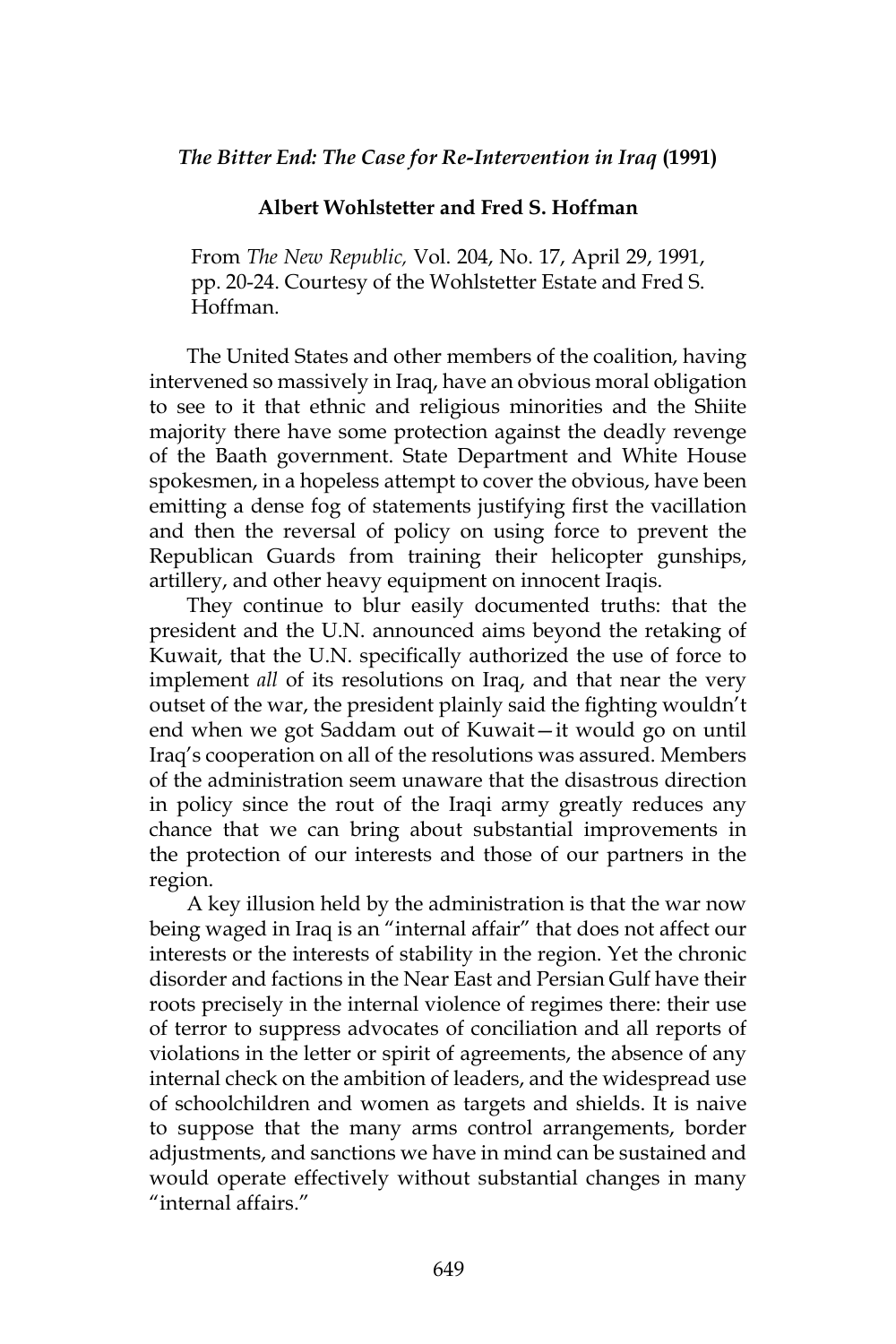Last week's U.N. Resolution 687 on the cease-fire in the Gulf, to take one example, "decides" that "Iraq shall unconditionally undertake not to use, develop, construct or acquire … all chemical and biological weapons and all stocks of agents; and all related subsystems and components and all research, development, support, and manufacturing facilities" useful for acquiring components and subsystems of such weapons. For this even to appear to be a serious undertaking would require a permanent and continuous intervention in the internal affairs of an Iraqi government far more extensive than a one-time U.N. supervision of an election arranged by a provisional government. Enforcing such an undertaking by a totalitarian dictatorship is essentially infeasible. Arms control in this area, if feasible, can only occur in a society in which the government can't stop individuals from telling the outside world what's happening.

U.N. Resolution 688, to take another example, condemns Iraq's handling of the rebels and was approved 10-3 by the Security Council including the U.S. representative. It should finally put to rest the U.S. claim that we can't stop the mass killings in Iraq because they are an "internal affair." U.N. 688, over Iraq's protest, states that the mass killings are not an internal matter: they threaten "international peace and security."

The president had remarkably thoughtful aides but deserves the principal credit for the skill with which Desert Storm was prepared and pursued. He deserves this not least for explicitly recognizing, in the course of the muddled debate that followed the invasion, what most of his critics never seemed to grasp: that we had more than one reason and more than one aim in responding forcefully, and that these reasons were mutually reinforcing. It seems incredible that he should now forget what he achieved in leading the U.N. Security Council to authorize the use of force—"all necessary means"—for aims beyond getting Iraq out of Kuwait; and that he should now let the dogma that encouraged Iraq's invasions of Iran and Kuwait—that we need an Iraqi dictator to balance Iran and Syria—cloud everything that he accomplished and wants to achieve.

The president himself intended Desert Storm to serve some longer-term and broader aims beyond the operation's immediate goal—embodied in U.N. Resolution 660—of getting Iraq out of Kuwait. Six days before the U.N.'s January 15 deadline for Saddam to accept all its resolutions, the president said, "I am more determined than ever that the United Nations' resolutions,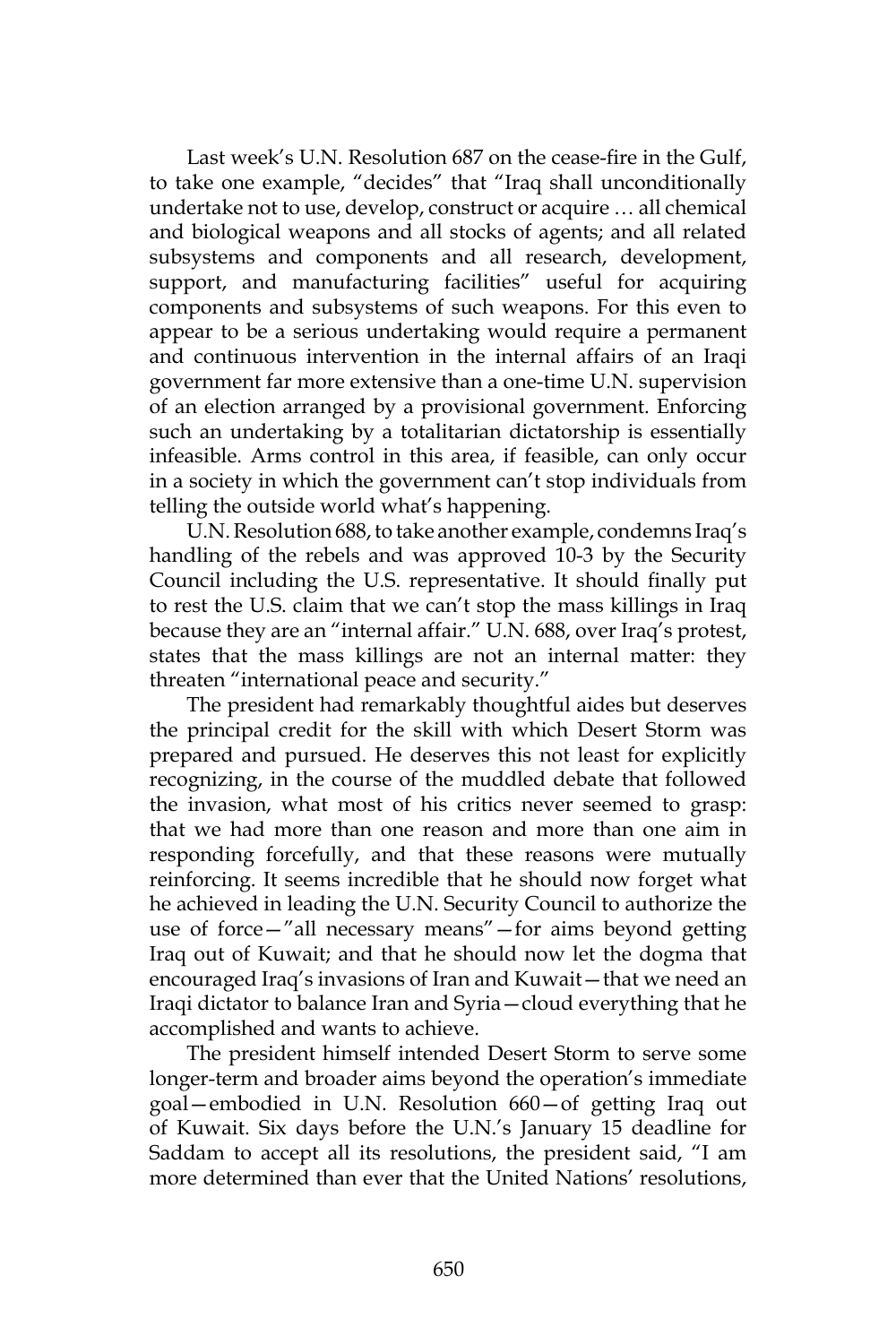including 678, be implemented fully." U.N. 678 authorized continuing force after Iraq left Kuwait, i.e., "to use all necessary means to uphold and implement Security Council resolution 660 (1990) and *all subsequent* relevant resolutions and to restore international peace and security in the area" (our italics).

Thirty-seven hours into Operation Desert Storm and the liberation of Kuwait, the president said the liberation of Kuwait "would not end the fighting." We would then seek compliance with all the U.N. resolutions. The fighting "isn't going to end short of the total fulfillment of our objectives." General Norman Schwarzkopf, in his now famous strategy briefing during the last hours of the operation, said:

. . . There's a lot more purpose of this war than just get the Iraqis out of Kuwait [sic]. The purpose of this war was to enforce the resolutions of the United Nations. There are some twelve different resolutions of the United Nations, not all of which have been accepted by Iraq to date. . . .

Moreover, at the outset of Desert Storm, the general reflected the president's view that we would make some sacrifice in overcoming Iraq's powerful military machine because we wanted to "minimize any harm done to innocent civilians." While the president was saying that at a news conference in Washington, the general was saying the same thing in his briefing in Riyadh: "We are doing absolutely everything we possibly can in this campaign to avoid injuring or hurting or destroying innocent people."

The president's decision was right, but also prudent. The myth that we must destroy a country in order to save it paralyzes policy. In Desert Storm, we concentrated, with imperfect but widespread success, on highly accurate, discriminating weapons against military targets, exploiting a cumulative revolution in information technology. Saddam's arsenal, in contrast, was primarily rooted in weapons of mass destruction. We wanted to destroy the Iraqi army as an organized force. Saddam wanted us to destroy Iraqi innocents. He used them as shields at strategic installations because he believed our destroying innocents would cost us essential domestic and coalition support. Killing Iraqi innocents doesn't bother him. He's been doing it himself for years. For us to kill them would blur a defining difference, which we should never lose sight of, between us and him, and his likes.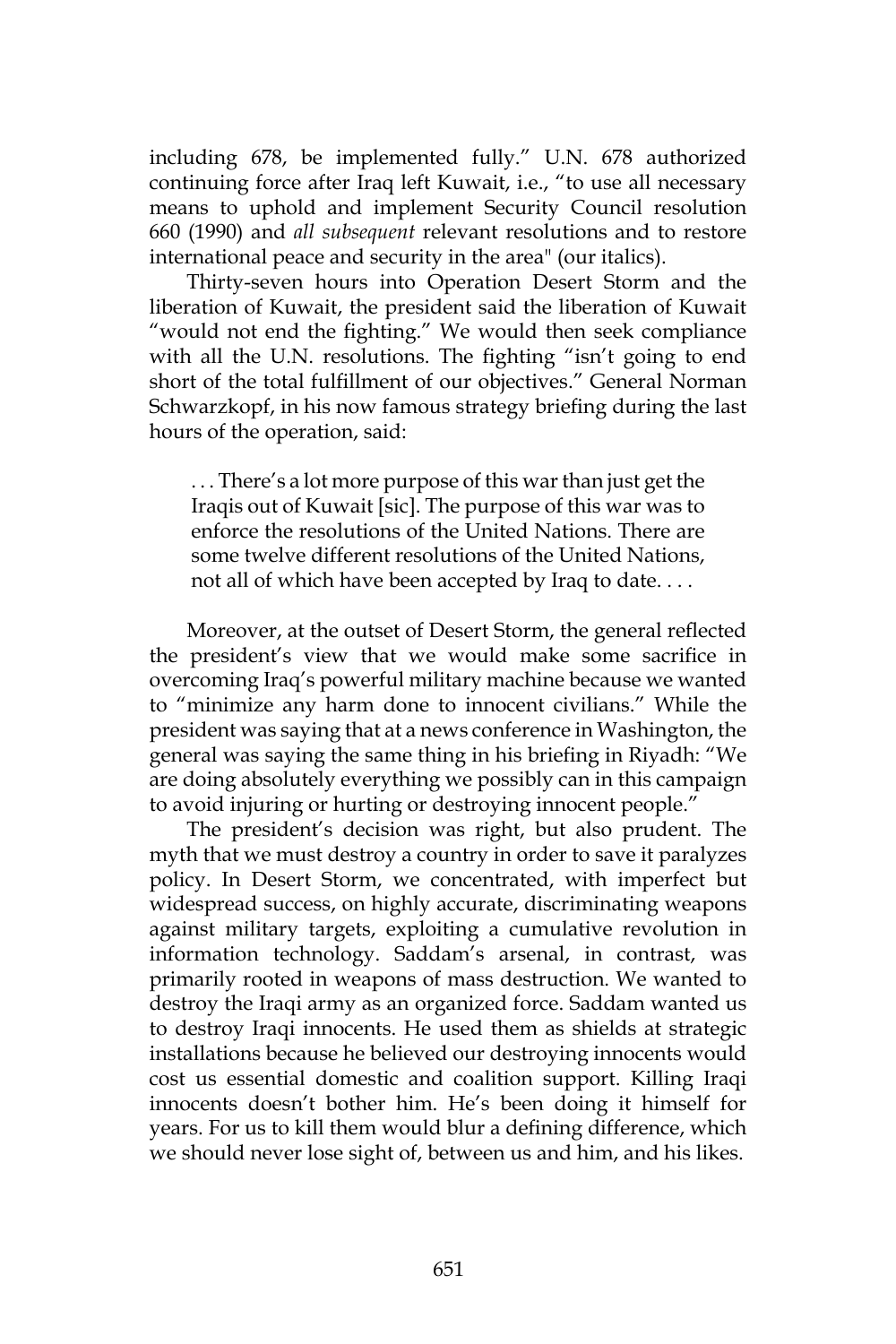The revolution in technology made it feasible in Desert Storm to be discriminate. A strong focus on isolating and destroying Saddam's army in and near Kuwait fit well with reducing our killing of Iraqi civilians. With Desert Storm over, we can still discriminate. Using air power selectively now to stop the Republican Guards from killing Iraqi civilians fits very well with our longer-term aim for a stable balance of power in the region.

The president said he wanted to "leave it to the Iraqi military and the Iraqi people" to take care of Saddam. He failed to make the distinction between the Republican Guards (which acts as praetorian guard for Saddam and his Baath thugs) and the regular army (at which the Guard pointed its guns to enforce the army's role as cannon fodder). Yet it is the rebels in the regular army joining forces with the Iraqi resistance who might help bring about some necessary political change in Iraq.

Only a very murky, fantasy realpolitik suggests that the brutal Baath dictatorship, and only it or its murderous Republican Guards, can keep Iraq together as a peaceful "balance" to the power of fundamentalist Iran or Syria. No regional balance will be stable without the West's involvement. Any Baath regime would be not only a potential aggressor but also a continuing major opponent of any Western intervention on behalf of the weaker powers. The same vague delusionary realpolitik about a Baath Iraq seems to be the source of the embarrassing indecisiveness of the last two weeks. The president's instincts to stop the slaughter by Baath thugs would better serve his desire for a stable peace in the area.

In any case, we can't avoid intervening. The president already broadcast worldwide his invitation to the Iraqi dissidents: "[T]he Iraqi military and the Iraqi people [should] take matters into their own hands to force Saddam Hussein the dictator to step aside." We were intervening massively in Iraq's "internal affairs" when we destroyed much of an Iraqi army, whose main function since Iraq gained independence in 1932 has been the repression of Iraqi civilians. And we intervened massively in Iraq's internal affairs when we targeted so large a proportion of our air sorties against Iraqi industry.

The intent of coalition leaders was to avoid killing civilians, and, on the whole, they conducted the campaign with unprecedented care. Some normally quite accurate weapons inevitably went astray. Some targets were mislocated. The choice by the strategic intelligence and target selection bureaucracy of some industrial targets such as electric power, which affects sewage and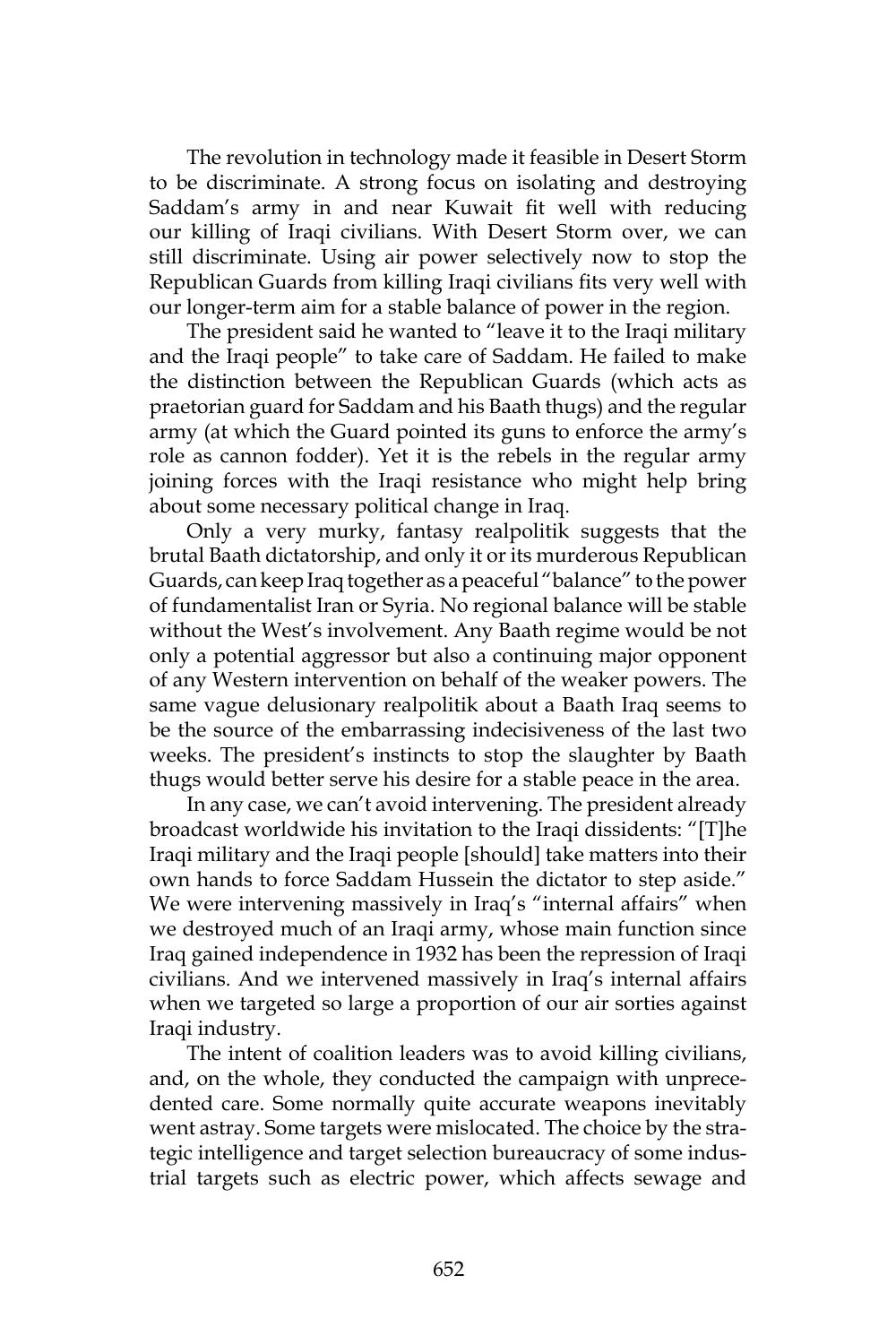water distribution for Iraqi civilians, was questionable. And the repeated strategic bombing of second-and third-order industrial targets in Iraqi cities, in contrast to the use of air power to isolate and destroy Iraqi ground divisions in the Kuwaiti theater of operations, disrupted essential human services as well as political control. If we want medical aid and food restored for civilians, and if we want those civilians to survive assaults and eventually achieve some measure of self-rule and freedom from a tyranny that has been lethal to the outside world as well as to Iraqis, they'll need some help. We'll have to force the Baath government to refrain from its normal practice of slaughtering civilians.

At the end of February, if we had continued the fighting to achieve all our objectives as the president had said we would on January 18, it would not have taken much force. Not with the Iraqi air defense network destroyed. It would have meant continuing for only a few days the rapid destruction of artillery, tanks, and warplanes, continuing a rout that many called an unfairly riskless and inhumane "turkey shoot." They called it that before they understood that these "turkeys" were deadly and intended to slaughter defenseless civilians. Those who now blame the United States for deaths of Republican Guards, civilians the Guards murder, and civilians we tried not to kill are themselves indiscriminate. If the coalition continues fighting, it could have clear-cut aims to complete the rapid rout of a defeated regular military force. Very different from guerrillas under dense jungle canopies. Or a Lebanese terrorist driving a truck loaded with explosives against a U.S. Embassy standing as a permanent target. The Vietnam and Lebanon "quagmires" that those who opposed Desert Storm conjured up near its start, to assure us, by analogy, that Desert Storm would take years and pile up tens of thousands of casualties, turned out to exist mainly in their heads. The analogies should look even more irrelevant after Desert Storm. Desert Storm went more rapidly than even the coalition expected, in part because they underestimated the latent resentment and rebelliousness of the ordinary Iraqi soldier and his readiness to surrender, defect, or turn on his Baath and Republican Guard tormentors.

In the administration's search for another military or Baath party dictator it continues to overestimate the amount of force required to even the odds for the resistance. Even now it will not take a great deal of force. Nothing like restarting a ground war. Nor anything like the full-scale air campaign. The coalition has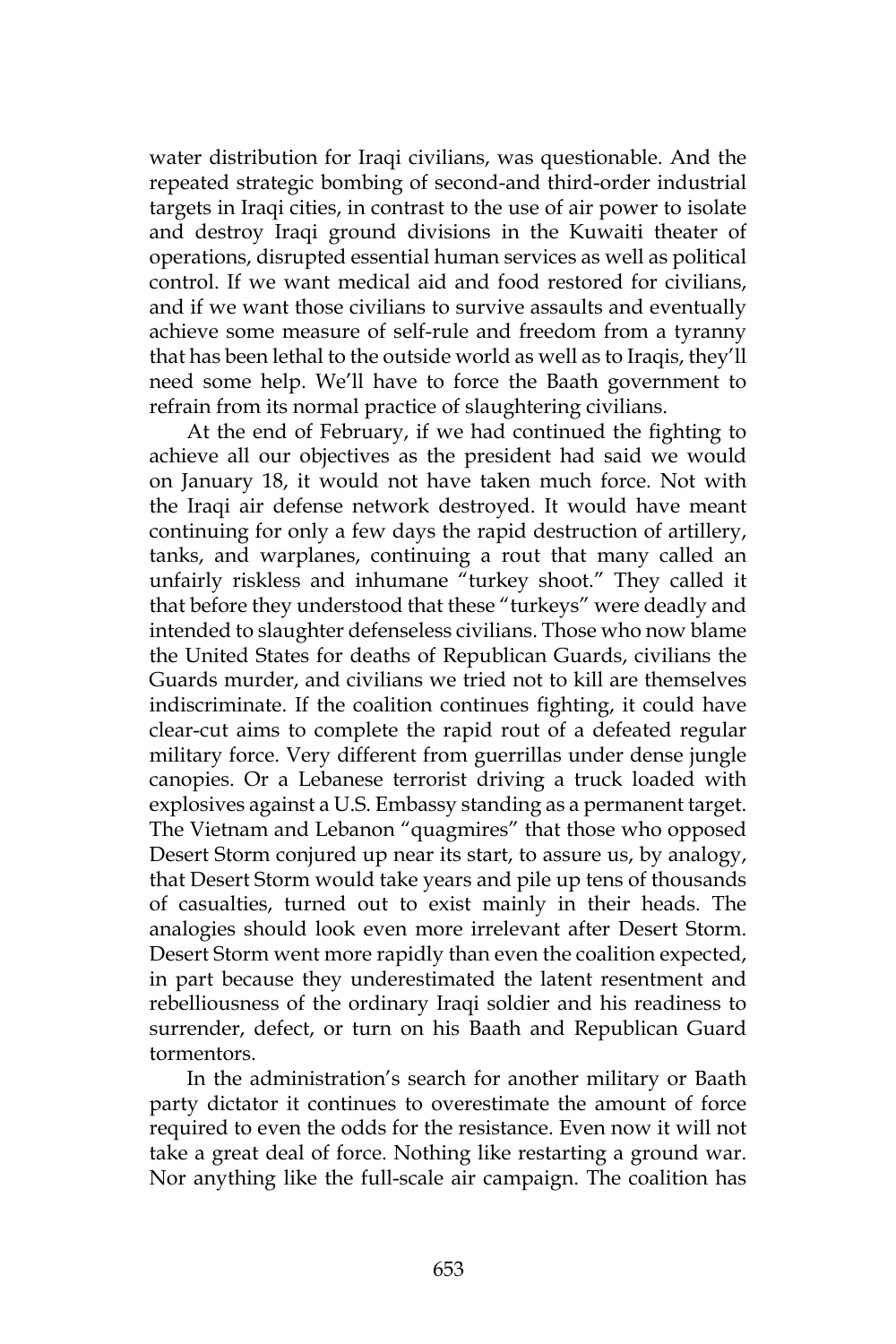been flying combat air patrols unopposed over north and south Iraq. AWACS surveillance aircraft can detect and identify any Iraqi fighters or helicopter gunships in violation of the truce and can guide patrolling aircraft to intercept them. With tanker aircraft over Iraq to refuel tactical reconnaissance as well as combat planes, we can spot and use precision weapons to destroy on the ground Iraqi warplanes and artillery used in violation of the truce. We can airdrop communications equipment that enables the resistance to coordinate their actions and to stay in touch with the outside world. And we can surely deliver medical supplies, food, and other humanitarian aid directly to civilians in territory held by the resistance and to resistance fighters whom the Baath government is starving out.

The last is the most obviously urgent and also the most risky of the above measures. It involves exposing big, vulnerable air cargo planes and their crews flying low and slow over the delivery areas to the large numbers of shoulder-fired missiles and machine guns in the hands of infantry. Yet in a belated reversal of policy, the U.S. government announced that it will fly C-130 cargo planes from Turkish air bases to make air drops of humanitarian aid to the Kurdish resistance. We have warned the Iraqi government not to interfere, and the Pentagon has declared that we will fly combat air patrols with jet fighters as cover for the C-130s. There is a substantial chance that some of the very large number of Iraqi infantrymen who have hand-held and shoulder-fired weapons will use them to bring down a cargo plane and its crew. This amounts to a reversal by the president of his statement that he will not risk the precious life of even one American soldier in the current civil war.

But if we can undertake this risky mission to bring aid to those who have been subjected to mass killing and maiming, why can't we undertake less risky missions in order to reduce drastically the gunships, the artillery, and the like that are doing the maiming? The U.N. coalition has more than enough means to even or reverse the present odds. But serious signals of our intentions have to be clearly made through the clouded media of the press and TV. Signals of our intent have been far too mixed ever to make clear that we really did want Saddam to stop slaughtering Iraqi citizens and to let them pick their leaders. The signals have baffled the press. And maybe Saddam. Saddam simply ignored warnings not to use helicopter gunships. If Iraqi Kurds, Shiites, and ordinary soldiers misunderstood our intention when we said "the Iraqi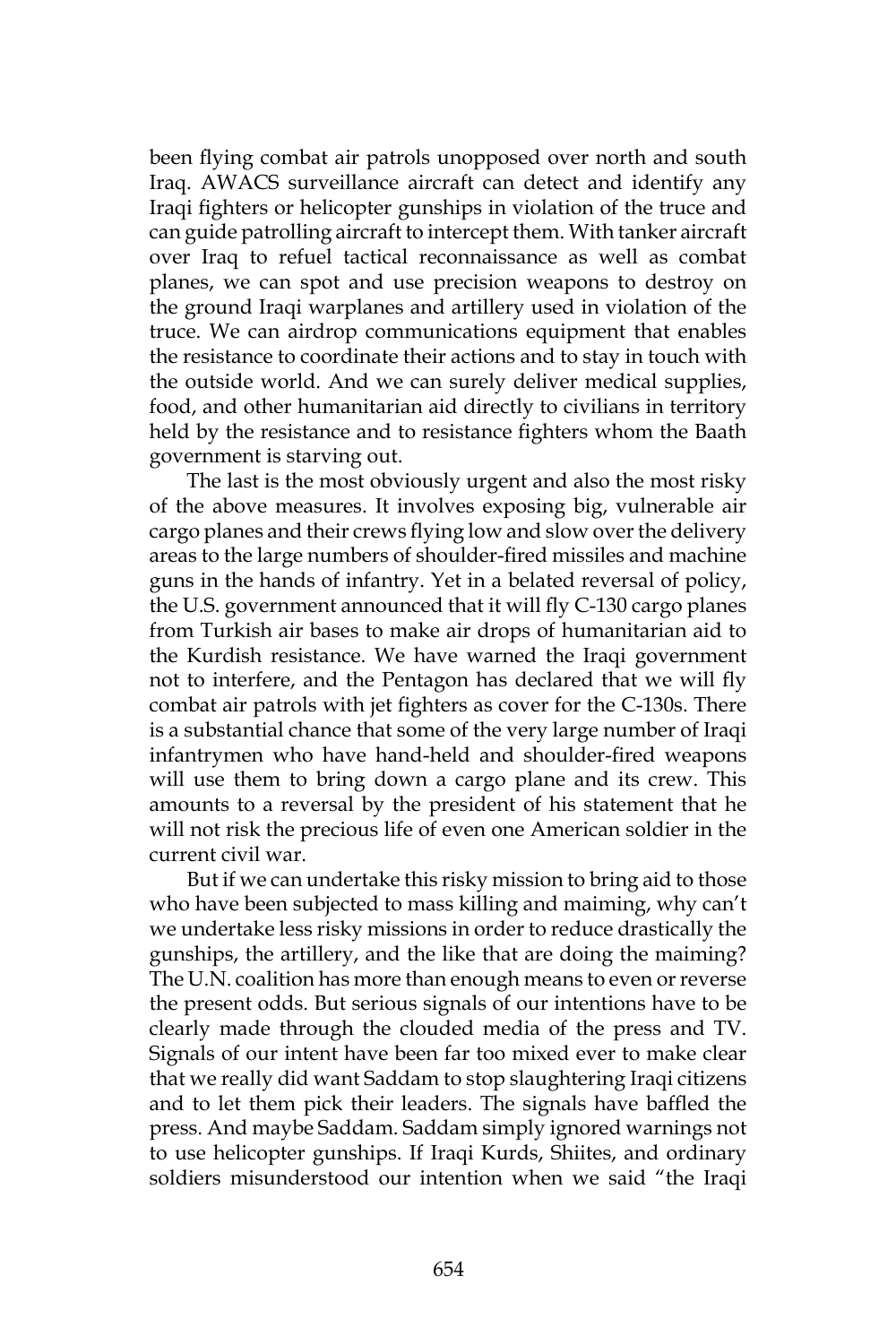military and the Iraqi people should take matters into their own hands," it would be absurd now to make the issue trivial, like deconstructivist literary *explication de texte*. We have an obligation to make such momentous signals clear.

If we are unwilling now to use a minimal amount of force out of the vast air power that still gives us air supremacy in Iraq, how likely are we to use force in the future when we will have neither the power in place, nor as heartrending a cause, nor as urgent an obligation, nor as unified a coalition and domestic support? In the days after victory, public support for continuing the fight to oust Saddam was high. As the genocide grew, Arab members of the coalition—for example, Kuwait and Egypt—were urging "all necessary means" to stop the annihilation by the Republican Guards. While we held back, France and Turkey took the lead in pressing for U.N. condemnation of the Iraqi government's war on the Iraqi people. And British Prime Minister John Major, urged by Mrs. Thatcher, preceded us in announcing plans to send humanitarian aid directly to the resistance. The U.S. government, which led the way into Desert Storm, cannot plausibly attribute its delayed response to its coalition partners.

On the whole, it might be better for government spokesmen to replace the embarrassing noise they have substituted for explanation with total silence. But better still, the administration should think through the implications of our current actions for the longer run in the Gulf and in the Near East. And cast a cold eye on the uncritical assumption underlying its indecision: the view of our diplomats, persisting since the fall of the Shah, that an Iraqi dictatorship would be a lesser evil and the only real alternative to fundamentalist fanatics or the "Lebanonization" of Iraq.

Lebanon is not a convincing analogy. Much of the factional strife there is the heritage of French attempts to preserve the dominance of the Maronites, as demographic trends increased the numbers of Muslims, especially poor Shiite Muslims, and as the Palestinians, excluded from political participation by almost all Arab states as well as by Israel, multiplied in camps like Shatila. What serious parallel is there in Lebanon to Iraq, where a few members of the Sunni Arab minority, making up perhaps onefifth of the population, preside over a Shiite majority that is mainly in the south, where it competes very little with the Kurds in the northern province of Mosul who form a minority about as large as that of the Sunni Arabs? The Shiites in the south and the Kurds in the north oppose their Baath oppressors. The Kurdish opposition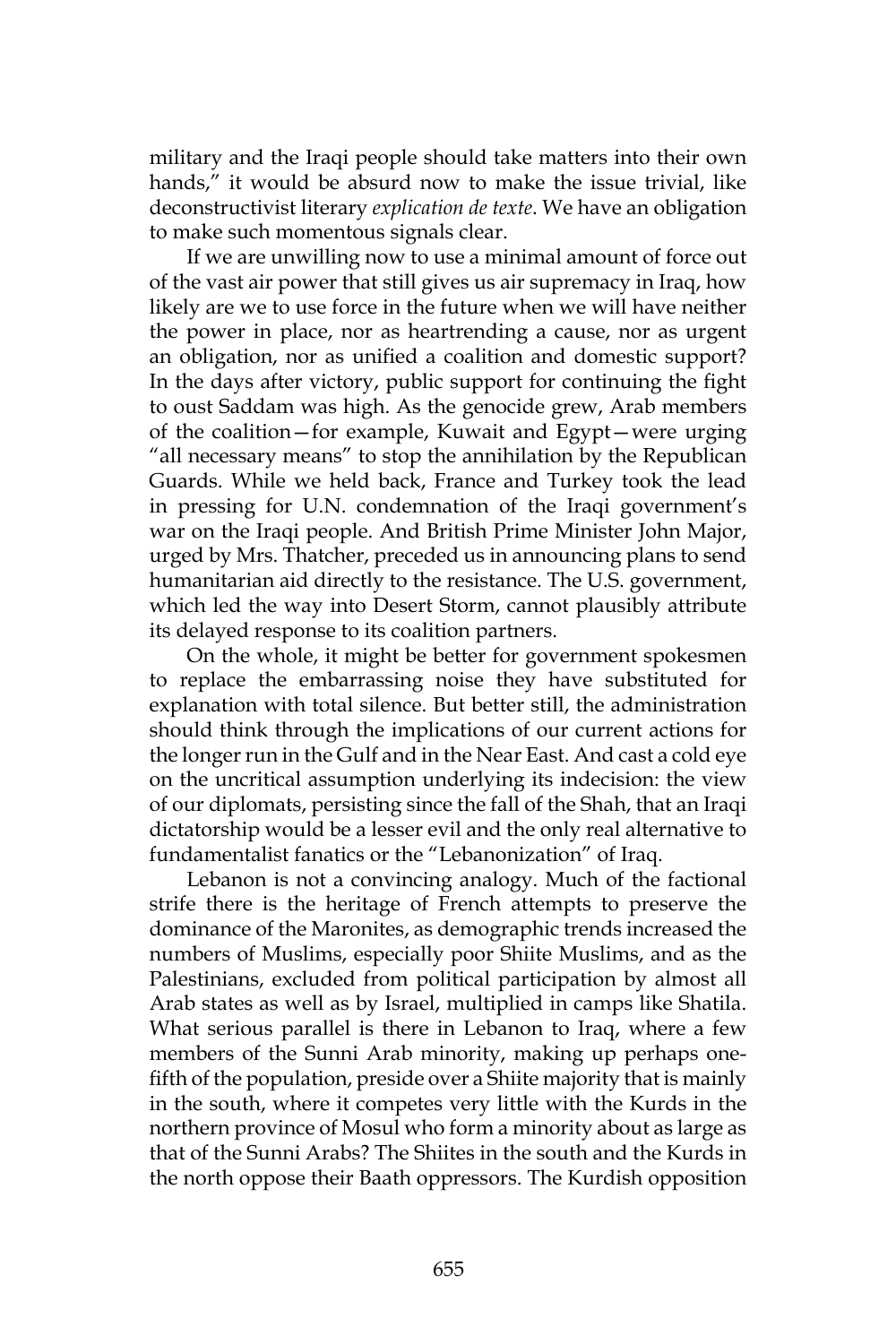has indicated that it is seeking greater cultural autonomy in a federal structure in Iraq. President Ozal of Turkey has accepted the idea of cultural autonomy in a federal Iraq and is increasing the cultural autonomy of Kurds in Turkey. The Shiite Arabs in the south during the Iraq-Iran war did not respond to Khomeini's appeal to join forces with the Iranian Shiites any more than Arabs in [Iran's] Khuzistan answered Saddam's call to join Shiite Arabs in southern Iraq.

Why is it against the interests of the West for Iraqis to vote on such a loose federal structure? What magic does our own Arabist establishment see in an Iraq unified and dominated by a dictatorship of a few members of the Sunni Arab minority? Yet in many background briefings anonymous officials have been telling reporters that "all-out military efforts to assist anti-Hussein forces may not serve our long-term interests." They may "make Iran dominant in the Gulf." We need the present dictatorship for the balance of power. Of course, Saddam himself is a bit hard to swallow. So the talk is of a Republican Guard general or a Baath Party without Saddam. It's doubtful that we know how to arrange that. Trying to do so would be not only meddling in the internal affairs of Iraq, but micromanaging the selection of personnel in the party or the army.

This bipartisan view of the importance of a Baath Iraq for regional stability has long held sway. In April 1980 Zbigniew Brzezinski, President Carter's national security adviser, on PBS's "MacNeil/Lehrer News Hour," responded to many broad Iraqi hints that they could take care of our Iranian problem, and sent two nominally separate but deliberately and ominously juxtaposed messages: "We see no fundamental incompatibility of interests between the U.S. and Iraq," and "I make two separate propositions: one that we do not wish to continue the anomalous state of U.S.- Iraqi relations, though . . . the road towards improvement is a long one. Secondly, the Iranians themselves ought to consider the potential consequences for Iran of Iran's continued isolation." Four months later, Baath Iraq invaded Iran. That did not bring about a stable balance of power.

When the Iraq-Iran war ended in 1988, many Western Arabists, including our own diplomats and some key figures in the Reagan and Bush State Departments, held that Baath Iraq, weakened by that war, had shifted permanently toward moderation, cooperation with neighbors like Kuwait, the building of its civilian economy, and avoidance of foreign adventures. It's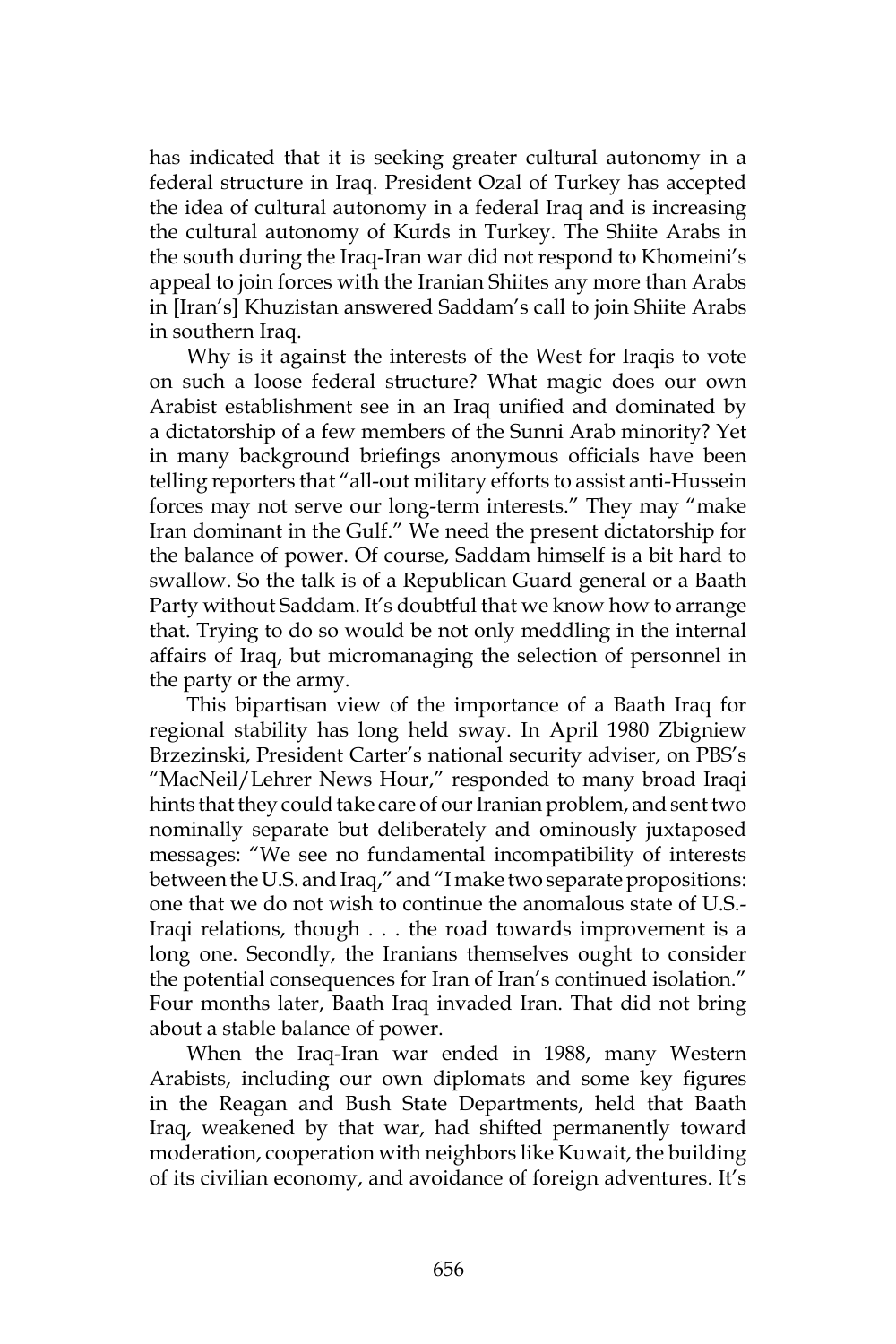no wonder they were surprised in August 1990. Their continuing preference in the current civil war for the Baath party over the present opposition may be preparing future shocks.

There is no reason to believe that preserving the Baath dictatorship or a military substitute is the only way or the best way or any way at all to keep Iraq whole. And there is plenty of reason to believe that if the Baath government does survive and is in charge of Iraq and its oil revenues, Baath Iraq will not remain weak. It will use its oil reserves to revive its strength and its menace to the neighborhood. Supporting a Baath tyranny strong enough to avoid "Lebanonization" but too weak to threaten the stability of the region would be like trying to walk a tightrope in a hurricane—in the wrong direction.

Even if we don't help the resistance, the Baath government might lose control in one place or another. Then the chance of dismemberment by the outside parties who have supported various opposition groups while we stood idly by is greater. But if we take a forthright stance against outside parties dismembering Iraq and in favor of letting the Iraqis vote on their own future, including their own future leaders, the threat of Lebanonization is likely to be quite small.

Neither the United States nor the U.N. has made a change of government in Iraq an explicit "formal war aim." Secretary Baker is right about that. However, both the United States and the U.N. have made formal demands on Iraq that cannot be fulfilled unless there is an Iraqi government whose agreement to comply is credible. If the formal demands are serious, they entail such a change. The president understands that. Time and again he's made clear that he can't conceive of negotiating in the future with the present Iraqi government. He's said that Saddam's "credibility is zero, zilch, zed."

"Leaving it to the Iraqis" does not mean staying neutral in the uneven military struggle between a Baath tyranny armed with jet fighters, helicopter gunships, tanks, and artillery and the spontaneous, poorly equipped, diverse but widespread opposition. Nor does it mean that the only alternative to staying neutral or siding with the Baath dictators is for us to pick the leaders who will rule Iraq—as the British, after World War I, picked Faisal, after his expulsion by the French from Syria, to rule in Iraq. It should mean letting Iraqi citizens have a chance to pick their leaders. No one should expect a Jeffersonian democracy to emerge full-blown from the present chaos, like Aphrodite from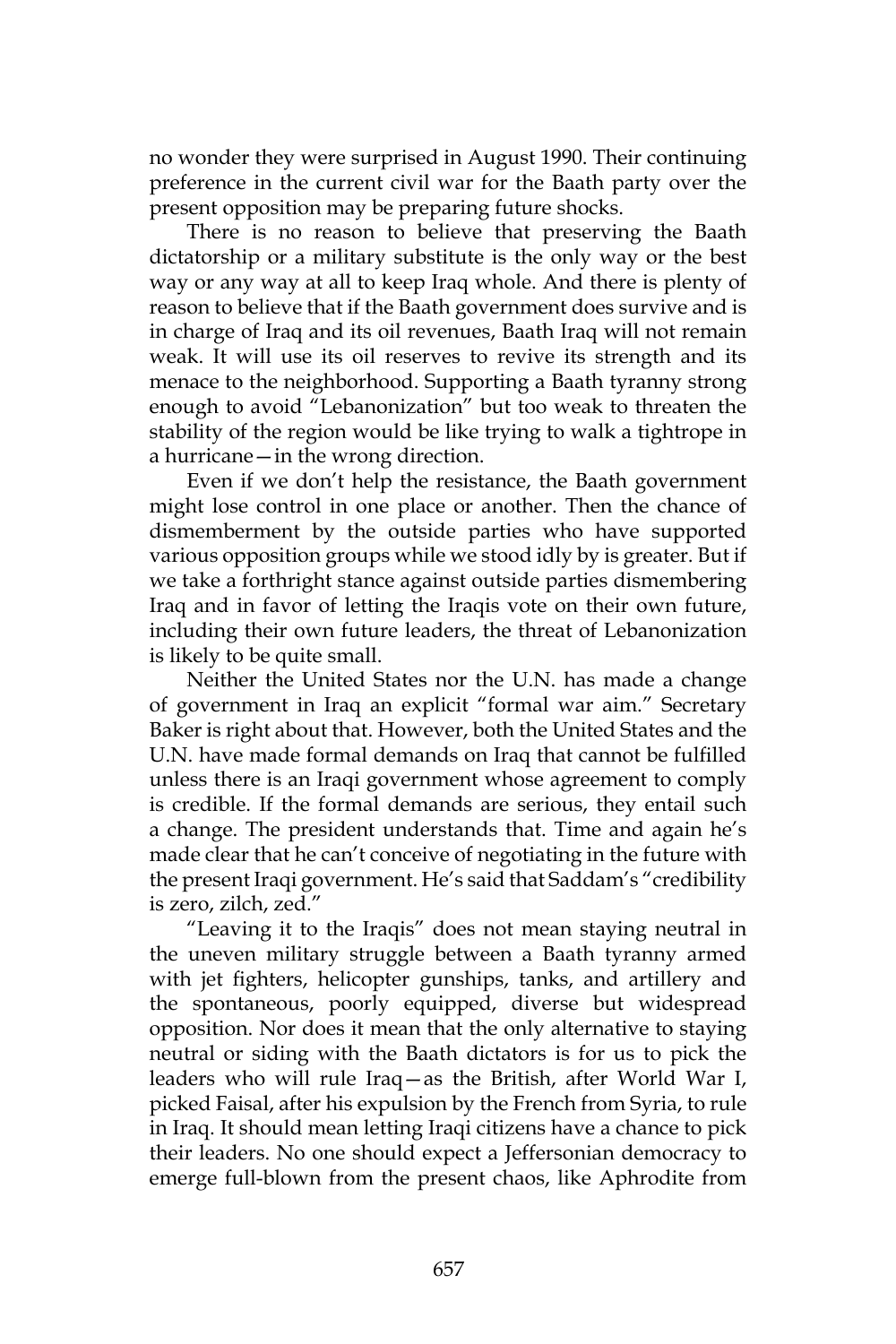the sea. But even a government selected by a random process would be better than Baath rule.

Political elites in the West, especially those who opposed the U.N. coalition's use of force against Saddam, have talked much about the need for immediate elections in Kuwait. They seem more eager to intervene in the internal affairs of the least repressive country in the Gulf—the victim of a catastrophic invasion—than in Iraq, its perpetrator. It's more urgent to improve the political process in Iraq—to give Iraqi citizens access to information and some opportunity for making informed political choices. Is it likely that Arabs and Muslims, of all peoples in the world, are unable to judge their own self-interest and move toward self-rule? Turkey shows that, contrary to the received wisdom of many Western Arabists, Islam is not incompatible with democratic rule. The disaster visited on Iraqi subjects by the Baath dictatorship, and the avowal of democracy by the resistance groups, are the right occasion for testing the myth about the incapacity of "the Arab street" to make informed choices.

It was essential that the Desert Storm campaign have a clearcut political and territorial objective that could be accomplished rapidly and decisively. Nonetheless, we have always had other goals, and if we are to bring about useful long-run change toward a moderately stable order in the Gulf and in the Near East, we have to be ready to use discriminate force, and to use some force now, in the service of other clear-cut limited aims. We can slow somewhat the pace with which we bring our airmen home without stopping it; or we could send in some replacements. In any case, no matter how fast our planned withdrawal, the onset of disease and famine produced by the devastation of Iraq's infrastructure and by the prolonged internal fighting is taking place before the eyes of our forces in the region. We and the coalition will still have a massive amount of force in the area, a selection of which can be used for clear, limited ends that are political as well as humanitarian.

What the U.N. coalition needs most is a little clarity about its essential aims beyond U.N. 660's demand on Iraq to get out of Kuwait. Many are embodied in the dozen or so U.N. Security Council resolutions that directed the coalition and empowered it. They include holding the present Iraqi government to account for the enormous harm it has done to other nations. The public accounting of the harm done can be as important as the compensation. And the latest U.N. resolution, U.N. 688, calls for a detailed report to the Council of the harm done by the Iraqi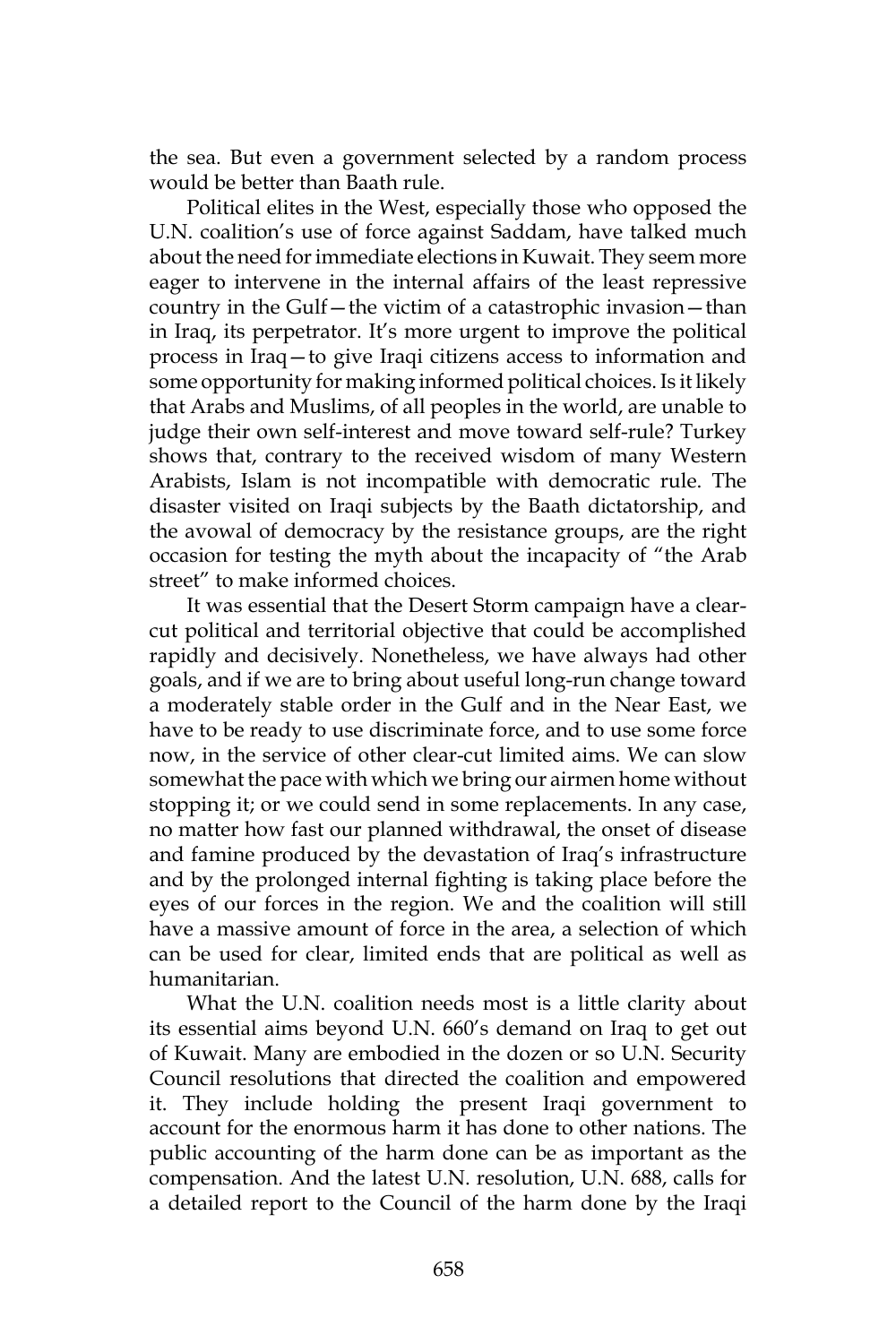government to its own people. Just airing the atrocities against innocents, whom the Baath government has used both as targets and shields for its military power, will be clarifying generally in the Middle East, where, for example, a member of the coalition, Syria, and all factions of the PLO have used innocents as both targets and shields. That has been a chronic, continuing source of regional instability. But holding the present Baath dictatorship to account for the harm it has done against innocents is incompatible with trying to preserve it or standing by while it suppresses all opposition.

Paramount among the conditions for getting Iraq to fulfill the demands made in these resolutions is ensuring that individuals in Iraq can freely communicate with each other and with the outside world. Such freedom of information is essential not only for Iraqis to choose leaders whose promises will be credible, but also for the viability of any arms agreements to control manufacturing activities that can quickly be converted to the manufacture of weapons of mass destruction. It is an essential—and not yet adequately understood—prerequisite for the improved order the president seeks in the region.

If we are clear enough about our purposes, we can use military force discriminately in ways that will avoid both chaos and the restoration of Baath totalitarian control. The United States and other members of the U.N. coalition should announce their support for U.N.-supervised democratic elections in a unified Iraq after a period in which the U.N. member nations have made available to Iraqi citizens an accounting of the atrocities of the Baath regime. The allies should also clearly state that they oppose the Baath government's use of helicopter gunships, jet fighters, artillery, rockets, and tanks to suppress opposition, and regard the use of such force as a violation of the current truce; and that they will use air power selectively to compel the present government to live up to the conditions of the truce and to stop the slaughter of innocents.

Members of the coalition should use photo reconnaissance and surveillance by other sensors and other means to verify, document, and publicize any aspects of the war the Iraqi government is waging against its people, such as the reported use of chemicals. And the coalition should air-drop communications equipment to the Iraqi resistance to aid in this process and to help them coordinate their actions.